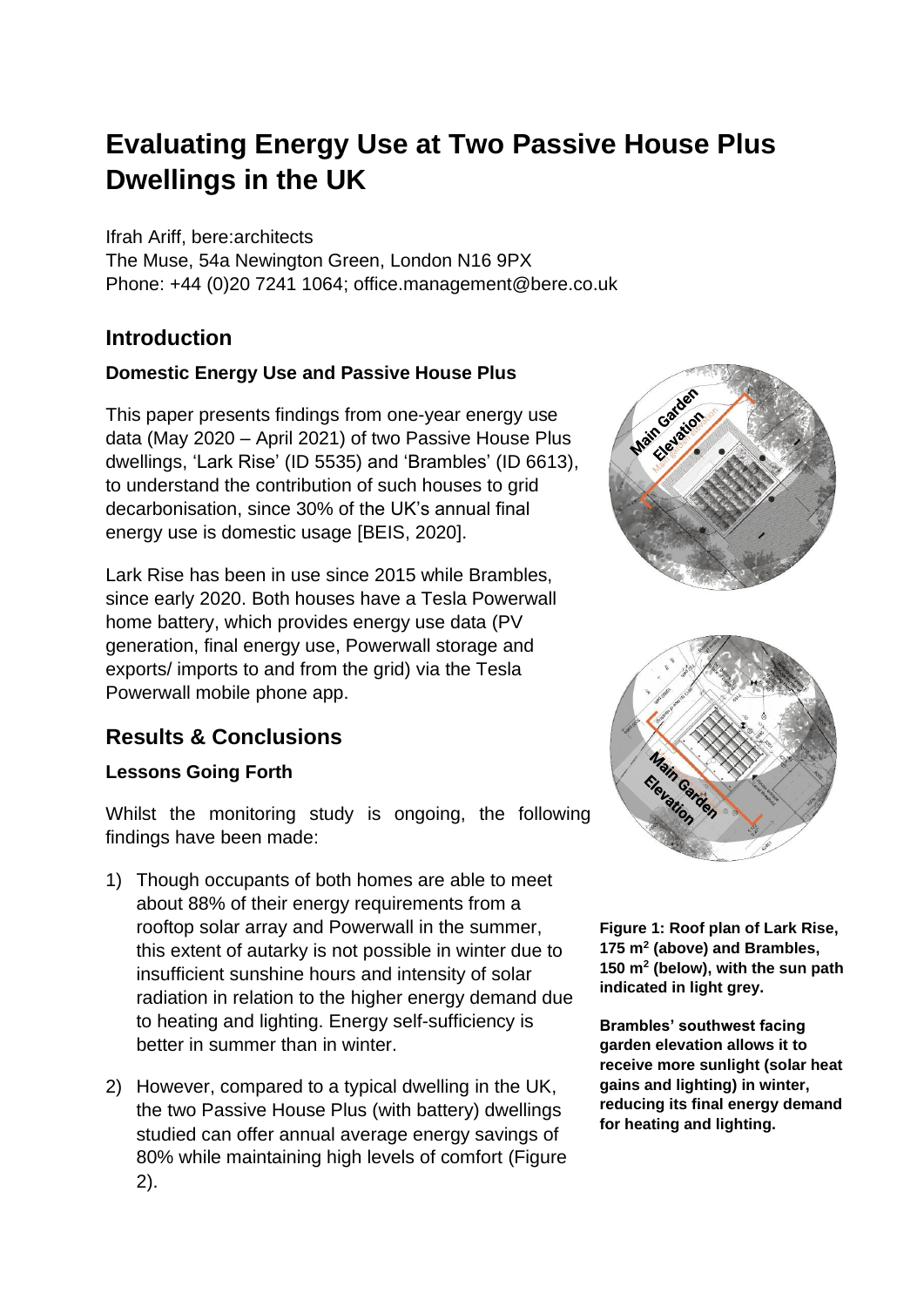

**Figure 2: Lark Rise Energy Imports and Exports as compared** 



**Figure 3: Annual energy flows at Lark Rise (L) and Brambles (R); Brambles generated more PV energy and exported 1/3rd of it to the grid.**

3) Brambles has better overall performance – with 40% higher annual PV generation and 25% lower energy demand than Lark Rise (Figure 3) - due to a favourably-orientated southwest facing garden elevation which admits more sunlight and solar heat gains in winter (Figure 1), less overshadowing on the PV array from surrounding trees and occupant behaviour which demonstrated a match between on-site renewable energy supply and demand. Thus, it has a significant net export to the grid.

4) At Brambles, the selfconsumption ratio was 70%; without battery it would only be 28%. The Tesla Powerwall augments the houses' energy autarky by storing PV energy surpluses for night-time use, helping to reduce the houses' evening grid loads. If applied at scale, this would significantly abate the pressure of peak demand on the National Grid.

5) The Tesla-Octopus Energy Plan allows Brambles to source its energy 100% renewably, demonstrating the efficacy of a decarbonised community grid.

This study offers promising results for the future of new-build Passive House Plus dwellings and the hope is that more buildings will be built to a) reduce energy demand by design and b) to reduce operational carbon by sourcing energy demand renewably, with a demandsupply match, so that existing energy infrastructures do not require substantial upgrades.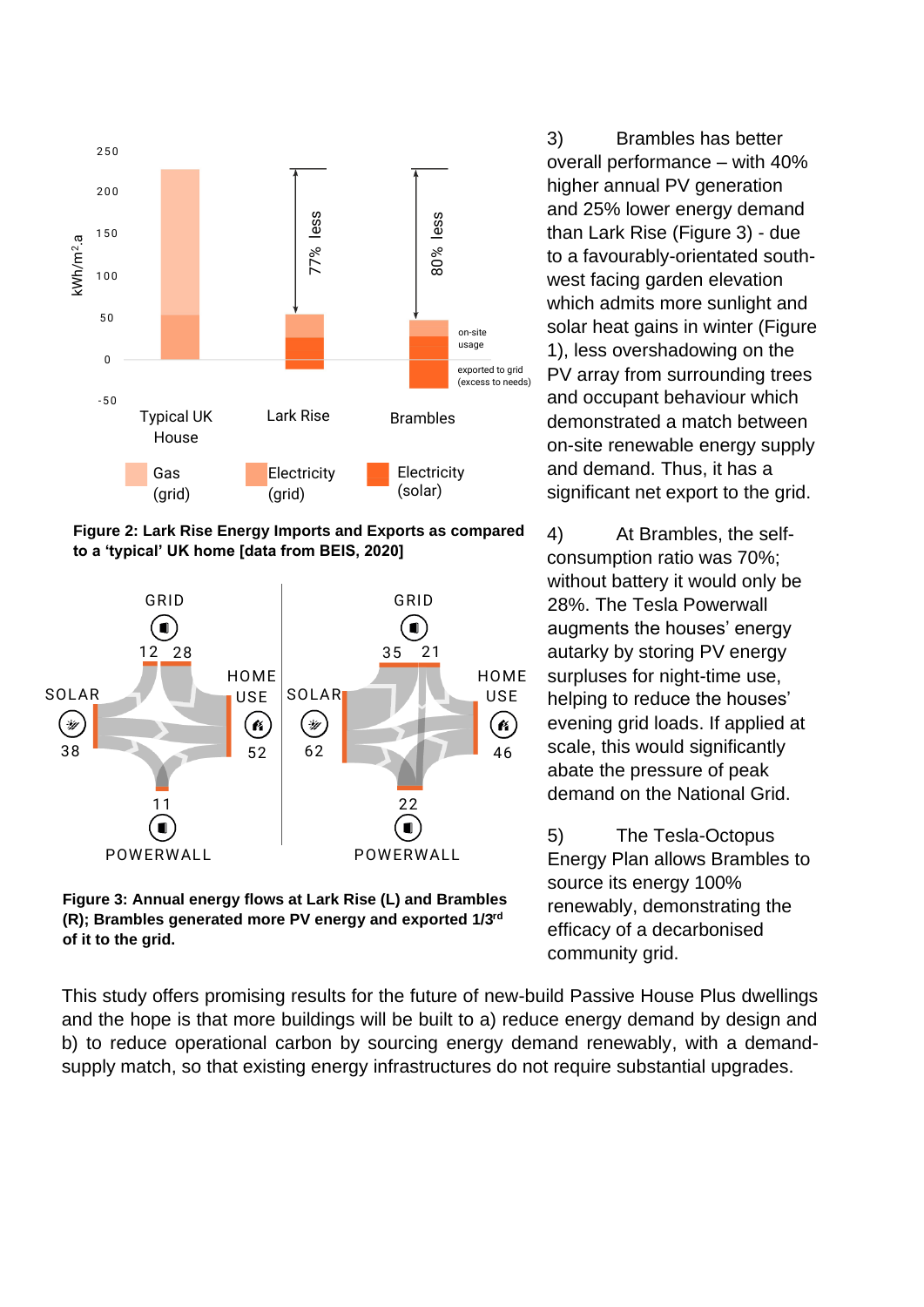## **References**

[BEIS, 2020] BEIS, 2020. ECUK: Consumption data tables (Excel) [Online]. London: Department for Business, Energy & Industrial Strategy. Available from: https://assets.publishing.service.gov.uk/government/uploads/system/uploads/attac hment\_data/file/928354/2020\_consumption\_tables\_-\_web\_copy.xlsx [Accessed 26 May 2021].

# **Short Summary**

The annual energy usage data of two British Passive House Plus dwellings with battery has shown that whilst there are improvements needed in winter energy autarky, the houses consume 80% less energy than the typical UK home and offer potential for communitybased 100% renewable energy tariffs.